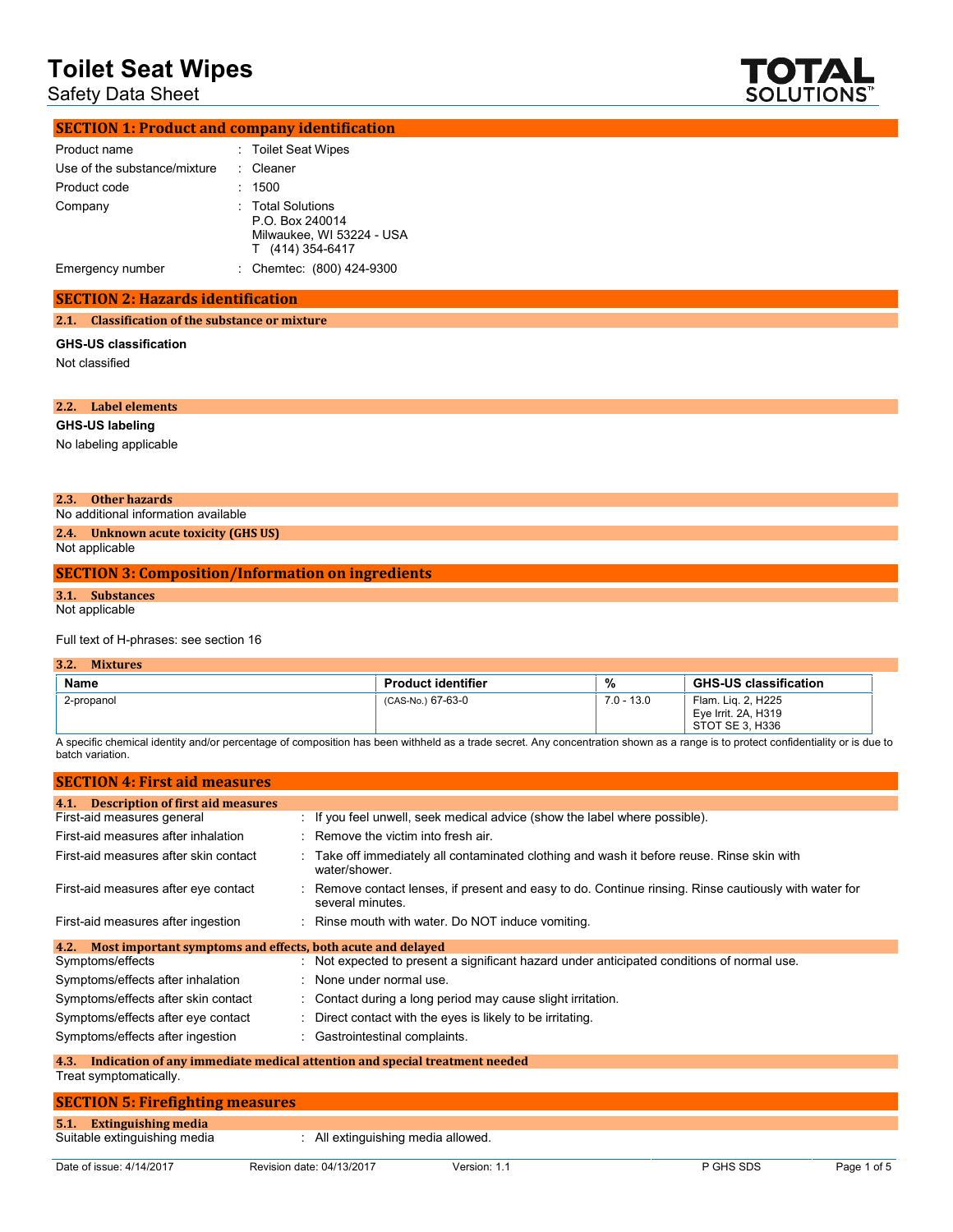Safety Data Sheet



| 5.2. Special hazards arising from the substance or mixture                     |                                                                                                                                                                             |  |  |
|--------------------------------------------------------------------------------|-----------------------------------------------------------------------------------------------------------------------------------------------------------------------------|--|--|
| Reactivity                                                                     | : Upon combustion: CO and CO2 are formed.                                                                                                                                   |  |  |
| 5.3. Advice for firefighters                                                   |                                                                                                                                                                             |  |  |
| Firefighting instructions                                                      | : Exercise caution when fighting any chemical fire. Use water spray or fog for cooling exposed<br>containers. Take account of environmentally hazardous firefighting water. |  |  |
| Protection during firefighting                                                 | : Do not enter fire area without proper protective equipment, including respiratory protection.                                                                             |  |  |
| <b>SECTION 6: Accidental release measures</b>                                  |                                                                                                                                                                             |  |  |
|                                                                                | 6.1. Personal precautions, protective equipment and emergency procedures                                                                                                    |  |  |
| General measures                                                               | : Isolate from fire, if possible, without unnecessary risk.                                                                                                                 |  |  |
| 6.1.1. For non-emergency personnel                                             |                                                                                                                                                                             |  |  |
| Protective equipment                                                           | Protective goggles. Gloves. Protective clothing.                                                                                                                            |  |  |
| Emergency procedures                                                           | Evacuate unnecessary personnel. Avoid contact with skin, eyes and clothing. Ventilate spillage area.                                                                        |  |  |
| 6.1.2. For emergency responders                                                |                                                                                                                                                                             |  |  |
| Protective equipment                                                           | Equip cleanup crew with proper protection.                                                                                                                                  |  |  |
| Emergency procedures                                                           | Stop leak if safe to do so. Stop release. Ventilate area.                                                                                                                   |  |  |
| <b>6.2.</b> Environmental precautions                                          |                                                                                                                                                                             |  |  |
| Avoid release to the environment. Prevent entry to sewers and public waters.   |                                                                                                                                                                             |  |  |
| 6.3. Methods and material for containment and cleaning up                      |                                                                                                                                                                             |  |  |
| For containment                                                                | : Contain released substance, pump into suitable containers.                                                                                                                |  |  |
| Methods for cleaning up                                                        | This material and its container must be disposed of in a safe way, and as per local legislation.                                                                            |  |  |
| <b>6.4.</b> Reference to other sections<br>No additional information available |                                                                                                                                                                             |  |  |
|                                                                                |                                                                                                                                                                             |  |  |
| <b>SECTION 7: Handling and storage</b>                                         |                                                                                                                                                                             |  |  |
| 7.1. Precautions for safe handling                                             |                                                                                                                                                                             |  |  |
| Precautions for safe handling                                                  | : Keep away from heat, hot surfaces, sparks, open flames and other ignition sources. No<br>smoking. Keep container tightly closed.                                          |  |  |
| Hygiene measures                                                               | : Wash thoroughly after handling. Wash contaminated clothing before reuse.                                                                                                  |  |  |
| 7.2. Conditions for safe storage, including any incompatibilities              |                                                                                                                                                                             |  |  |
| <b>Technical measures</b>                                                      | Comply with applicable regulations.                                                                                                                                         |  |  |
| Storage conditions                                                             | Keep container closed when not in use.                                                                                                                                      |  |  |
| Incompatible products                                                          | Oxidizing agent.                                                                                                                                                            |  |  |
| Incompatible materials                                                         | Open flame. Sources of ignition. Heat sources.                                                                                                                              |  |  |
| Storage area                                                                   | Meet the legal requirements. Store in a cool area. Store in a well-ventilated place.                                                                                        |  |  |
| Special rules on packaging                                                     | meet the legal requirements.                                                                                                                                                |  |  |

# **SECTION 8: Exposure controls/personal protection**

# **8.1. Control parameters**

| 2-propanol (67-63-0) |                                     |                           |
|----------------------|-------------------------------------|---------------------------|
| <b>ACGIH</b>         | ACGIH TWA (ppm)                     | $200$ ppm                 |
| <b>ACGIH</b>         | ACGIH STEL (ppm)                    | $400$ ppm                 |
| <b>ACGIH</b>         | Remark (ACGIH)                      | Eye & URT irr; CNS impair |
| <b>OSHA</b>          | OSHA PEL (TWA) (mg/m <sup>3</sup> ) | 980 mg/m $3$              |
| <b>OSHA</b>          | OSHA PEL (TWA) (ppm)                | $400$ ppm                 |

**8.2. Exposure controls**

Personal protective equipment  $\;\;$  Use appropriate personal protective equipment when risk assessment indicates this is necessary. Safety glasses. Gloves. Protective clothing.

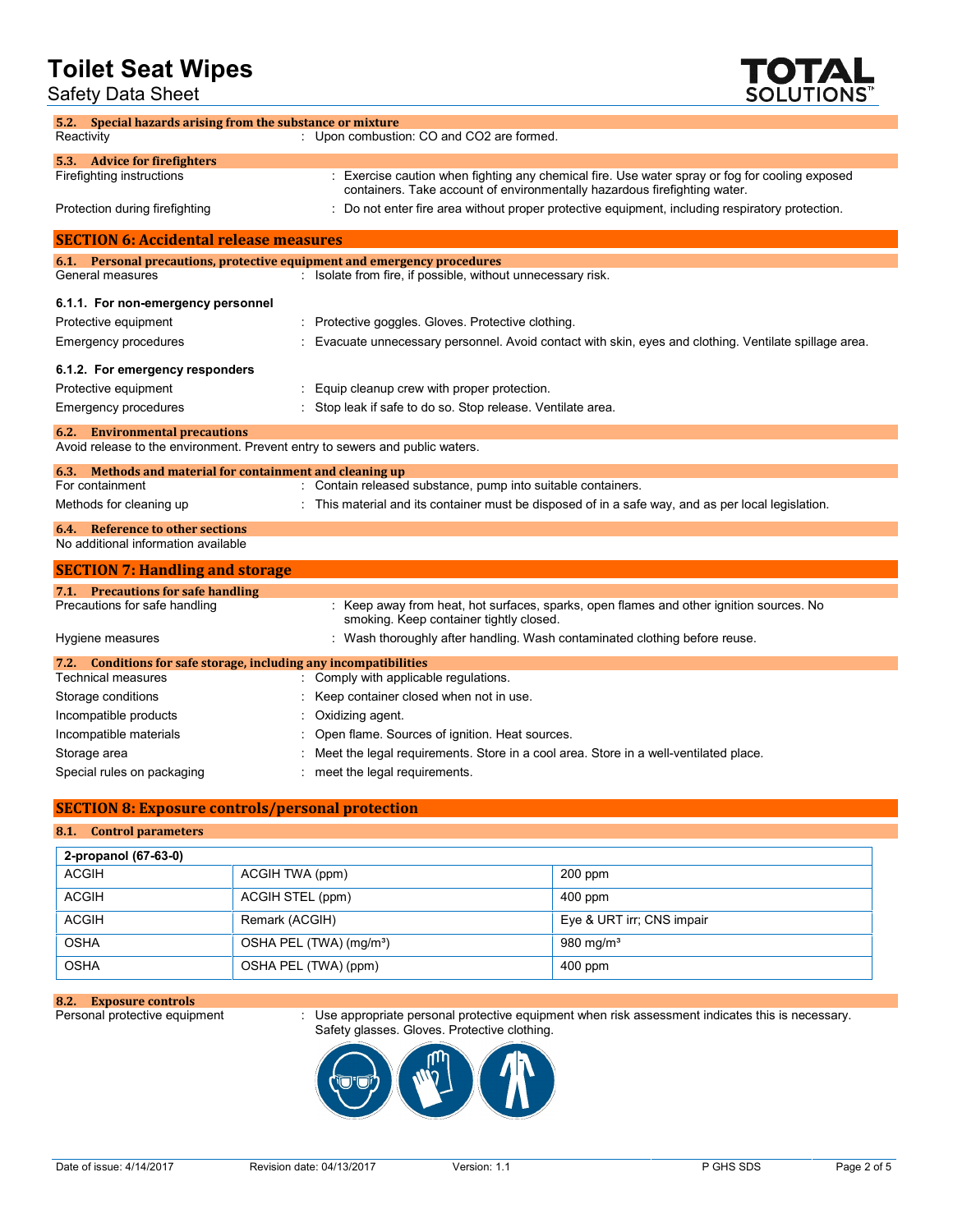Safety Data Sheet



| <b>SECTION 9: Physical and chemical properties</b>            |  |                                                                       |  |  |
|---------------------------------------------------------------|--|-----------------------------------------------------------------------|--|--|
| Information on basic physical and chemical properties<br>9.1. |  |                                                                       |  |  |
| Physical state                                                |  | : Solid                                                               |  |  |
| Appearance                                                    |  | Premoistened wipe.                                                    |  |  |
| Odor                                                          |  | Mild odor                                                             |  |  |
| Odor threshold                                                |  | No data available                                                     |  |  |
| pH                                                            |  | No data available                                                     |  |  |
| Melting point                                                 |  | No data available                                                     |  |  |
| Freezing point                                                |  | No data available                                                     |  |  |
| Boiling point                                                 |  | No data available                                                     |  |  |
| Flash point                                                   |  | 100 °F Closed Cup -Tested using the liquid component of the towelette |  |  |
| Relative evaporation rate (butyl acetate=1)                   |  | No data available                                                     |  |  |
| Flammability (solid, gas)                                     |  | No data available                                                     |  |  |
| <b>Explosion limits</b>                                       |  | No data available                                                     |  |  |
| <b>Explosive properties</b>                                   |  | No data available                                                     |  |  |
| Oxidizing properties                                          |  | No data available                                                     |  |  |
| Vapor pressure                                                |  | No data available                                                     |  |  |
| Relative density                                              |  | No data available                                                     |  |  |
| Relative vapor density at 20 °C                               |  | No data available                                                     |  |  |
| Specific gravity / density                                    |  | 1 g/ml -Tested using the liquid component of the towelette            |  |  |
| Solubility                                                    |  | Liquid component is soluble in water.                                 |  |  |
| Log Pow                                                       |  | No data available                                                     |  |  |
| Log Kow                                                       |  | No data available                                                     |  |  |
| Auto-ignition temperature                                     |  | No data available                                                     |  |  |
| Decomposition temperature                                     |  | No data available                                                     |  |  |
| Viscosity                                                     |  | No data available                                                     |  |  |
| Viscosity, kinematic                                          |  | No data available                                                     |  |  |
| Viscosity, dynamic                                            |  | : No data available                                                   |  |  |
| VOC content                                                   |  | $\leq$ 10 % -Tested using the liquid component of the towelette       |  |  |

# **SECTION 10: Stability and reactivity**

| 10.1. Reactivity                                                                                     |                |  |  |  |
|------------------------------------------------------------------------------------------------------|----------------|--|--|--|
| Upon combustion: CO and CO2 are formed.                                                              |                |  |  |  |
|                                                                                                      |                |  |  |  |
| 10.2. Chemical stability                                                                             |                |  |  |  |
| No additional information available                                                                  |                |  |  |  |
| 10.3. Possibility of hazardous reactions                                                             |                |  |  |  |
| Refer to section 10.1 on Reactivity.                                                                 |                |  |  |  |
|                                                                                                      |                |  |  |  |
| 10.4. Conditions to avoid                                                                            |                |  |  |  |
| No additional information available                                                                  |                |  |  |  |
|                                                                                                      |                |  |  |  |
| 10.5. Incompatible materials                                                                         |                |  |  |  |
| No additional information available                                                                  |                |  |  |  |
|                                                                                                      |                |  |  |  |
| 10.6. Hazardous decomposition products                                                               |                |  |  |  |
| Under normal conditions of storage and use, hazardous decomposition products should not be produced. |                |  |  |  |
|                                                                                                      |                |  |  |  |
| <b>SECTION 11: Toxicological information</b>                                                         |                |  |  |  |
| 11.1. Information on toxicological effects                                                           |                |  |  |  |
|                                                                                                      |                |  |  |  |
| Acute toxicity                                                                                       | Not classified |  |  |  |

| .                          |                                                                                           |
|----------------------------|-------------------------------------------------------------------------------------------|
| 2-propanol (67-63-0)       |                                                                                           |
| LD50 dermal rabbit         | 12870 mg/kg (Rabbit; Experimental value; Equivalent or similar to OECD 402; 16.4; Rabbit) |
| LC50 inhalation rat (mg/l) | 73 mg/l/4h (Rat)                                                                          |
| ATE CLP (oral)             | 5045.000 mg/kg body weight                                                                |
| ATE CLP (dermal)           | 12870.000 mg/kg body weight                                                               |
| ATE CLP (vapors)           | 73.000 mg/l/4h                                                                            |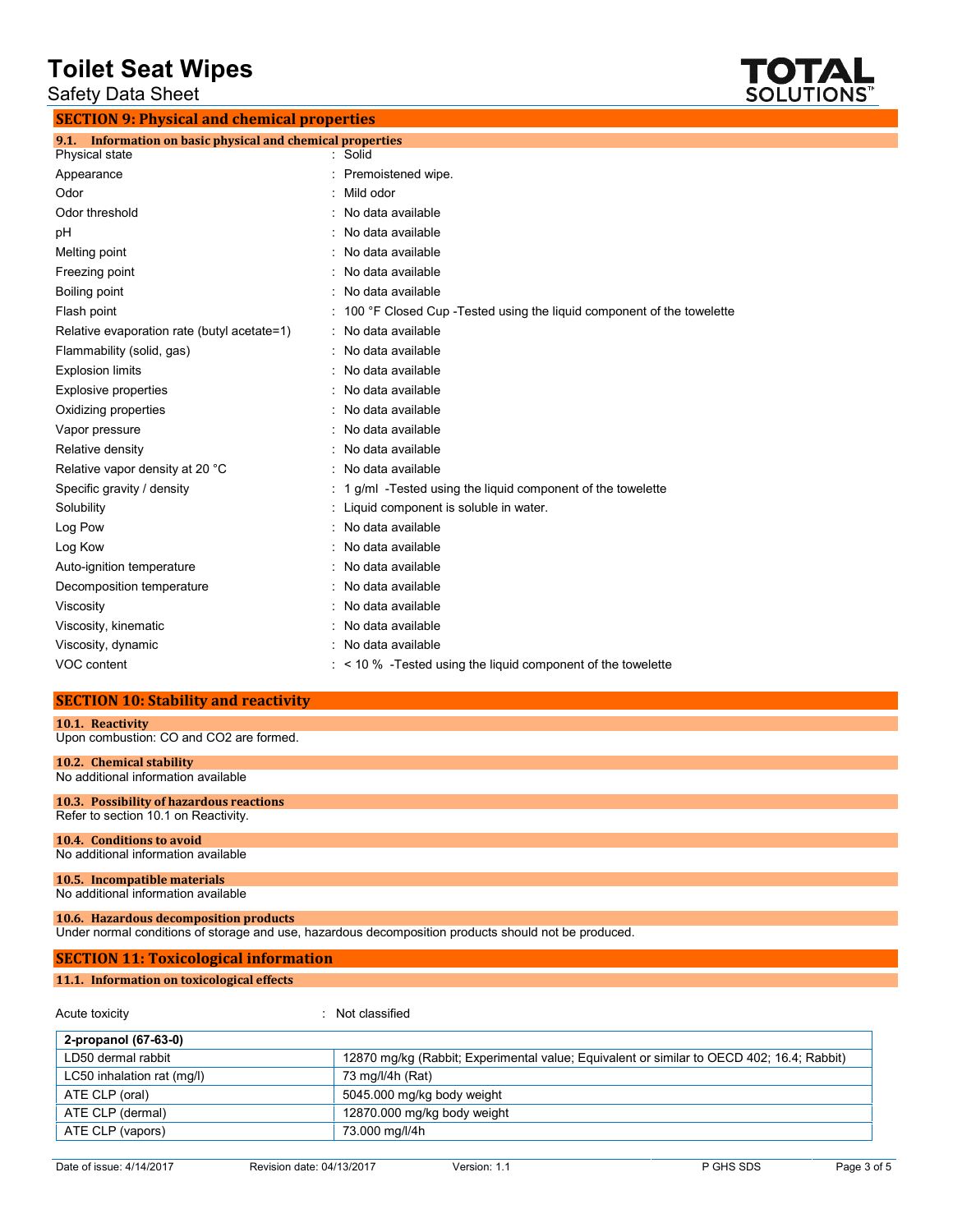# Safety Data Sheet



| 2-propanol (67-63-0)                                  |                                                             |
|-------------------------------------------------------|-------------------------------------------------------------|
| ATE CLP (dust, mist)                                  | 73.000 mg/l/4h                                              |
| Skin corrosion/irritation                             | : Not classified                                            |
| Serious eye damage/irritation                         | : Not classified                                            |
| Respiratory or skin sensitization                     | : Not classified                                            |
| Germ cell mutagenicity                                | : Not classified                                            |
| Carcinogenicity                                       | : Not classified                                            |
| 2-propanol (67-63-0)                                  |                                                             |
| IARC group                                            | 3 - Not classifiable                                        |
| Reproductive toxicity                                 | : Not classified                                            |
| Specific target organ toxicity $-$ single exposure :  | Not classified                                              |
| Specific target organ toxicity – repeated<br>exposure | : Not classified                                            |
| Aspiration hazard                                     | : Not classified                                            |
| Symptoms/effects after inhalation                     | : None under normal use.                                    |
| Symptoms/effects after skin contact                   | : Contact during a long period may cause slight irritation. |
| Symptoms/effects after eye contact                    | : Direct contact with the eyes is likely to be irritating.  |
| Symptoms/effects after ingestion                      | : Gastrointestinal complaints.                              |

# **SECTION 12: Ecological information**

# **12.1. Toxicity**

| 2-propanol (67-63-0)                |                                                                                                                                                                            |
|-------------------------------------|----------------------------------------------------------------------------------------------------------------------------------------------------------------------------|
| $LC50$ fish $2$                     | 9640 mg/l (LC50; OECD 203: Fish, Acute Toxicity Test; 96 h; Pimephales promelas; Flow-<br>through system; Fresh water; Experimental value)                                 |
| EC50 Daphnia 2                      | 13299 mg/l (EC50; Other; 48 h; Daphnia magna)                                                                                                                              |
| Threshold limit algae 1             | > 1000 mg/l (EC50; UBA; 72 h; Scenedesmus subspicatus)                                                                                                                     |
| 12.2. Persistence and degradability |                                                                                                                                                                            |
| 2-propanol (67-63-0)                |                                                                                                                                                                            |
| Persistence and degradability       | Readily biodegradable in water. Biodegradable in the soil. Biodegradable in the soil under<br>anaerobic conditions. No (test) data on mobility of the substance available. |
| Biochemical oxygen demand (BOD)     | 1.19 g $O_2$ /g substance                                                                                                                                                  |
| Chemical oxygen demand (COD)        | 2.23 g $O_2$ /g substance                                                                                                                                                  |
| <b>ThOD</b>                         | 2.4 g $O_2$ /g substance                                                                                                                                                   |
| 12.3. Bioaccumulative potential     |                                                                                                                                                                            |
| 2-propanol (67-63-0)                |                                                                                                                                                                            |
| Log Pow                             | 0.05 (Weight of evidence approach; Other; 25 °C)                                                                                                                           |
| Bioaccumulative potential           | Low potential for bioaccumulation (Log Kow $<$ 4).                                                                                                                         |

| <b>SECTION 13: Disposal considerations</b>    |                                                                                                                          |  |  |
|-----------------------------------------------|--------------------------------------------------------------------------------------------------------------------------|--|--|
| 13.1. Waste treatment methods                 |                                                                                                                          |  |  |
| Waste treatment methods                       | : Do not flush wipes. Dispose of contents/container to comply with<br>local/regional/national/international regulations. |  |  |
| Product/Packaging disposal<br>recommendations | Dispose in a safe manner in accordance with local/national regulations.                                                  |  |  |
| <b>SECTION 14: Transport information</b>      |                                                                                                                          |  |  |

# **Department of Transportation (DOT)**

In accordance with DOT : Not regulated for transport

# **Additional information**

| Other information |  |
|-------------------|--|
|                   |  |

 $:$  No supplementary information available.

### **ADR**

No additional information available